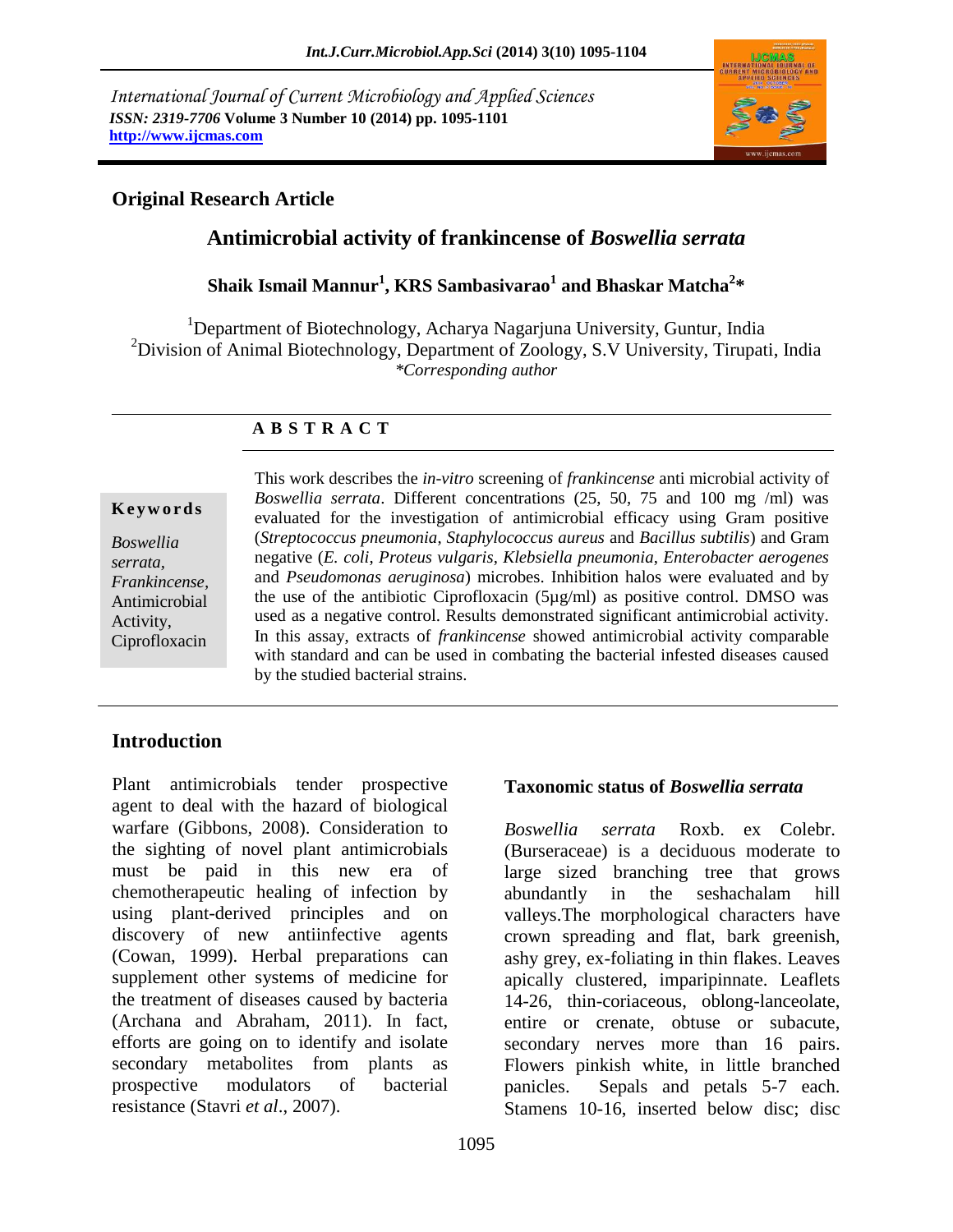annular. Ovary 3-locular; ovules 2 per locule, pendulous. Fruits trigonous, brown, pyrenes 3, heart shaped, each one seeded.

*B. glabra* Roxb.; *B. serrata* Roxb. var. glabra (Roxb.) Benn. are the synonyms. *B. serrata* vernacularly (Telugu) known as Guggilum, Anduga, Dhupamu, Guggiladhpuam. Commonly known as Salai, White dammar, 'Indian olibanum', 'Indian frankincense', '*dhup*' and '*salai*' or '*salai guggul*' [\(Siddiqui,](http://www.ncbi.nlm.nih.gov/pubmed/?term=Siddiqui%20MZ%5Bauth%5D) 2011).

Distributed commonly in lower hill slopes of Tirumala and Talakona of Seshachalam hill ranges. Flowering and Fruiting occurs in the season of March-August. Traditional usage of Gum is diuretic, diarrhoea, dysentery, stomachic, cardiac diseases, cough, haemorrhage, dyspnoea, polyuria, leucorrhoea, oligospermia, urinary troubles, piles, ulcers, burns (Madhava chetty *et al*., 2013).

When incisions are made in the trunks of the *Boswellia serrata* trees to produce exuded gum (Oleo gum-resin), which appears as milk like resin. The resin hardens (solidification) into orange-brown gum resin known as frankincense or olibanum. There are numerous species and varieties of frankincense trees, including *Boswellia serrata* in India.

The resins of *Boswellia serrata* have been used for the treatment of rheumatoid arthritis and other inflammatory diseases (Banno, 2006) such as Crohn's disease (Langmead, 2006) in traditional medicine of many countries. The anti-inflammatory activity has been attributing to the resin's ability in regulating immune cytokines production (Chevrier, 2005) and leukocyte infiltration (Sharma *et al.,* 1988; Singh and Atal, 1986). *Boswellia serrata* extract also exhibits anti-bacterial and anti-fungal activities (Weckesser, 2007).



Fig. 1. A. Flowering and Fruiting of Boswellia serrata B. Tree Habitat C. Crude Frankincense resin of Boswellia serrata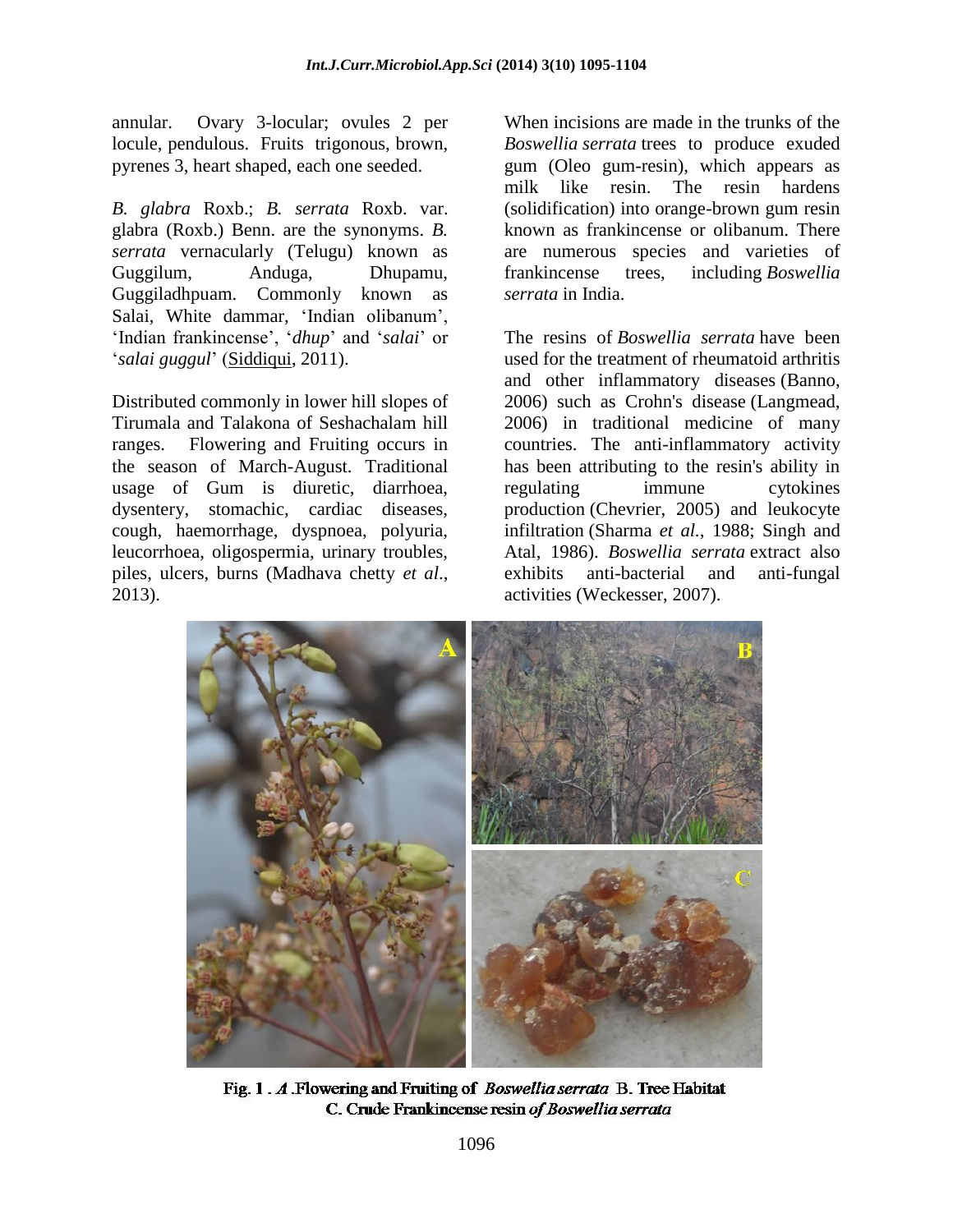Additionally, extracts from *Boswellia* species gum resins might possess anticancer activities, based on their antiproliferative and pro-apoptotic activities in rat astrocytoma cell lines and Clinically, extract from the resin reduces the peritumoral edema in glioblastoma patients (Winking, 2000) and in human leukemia cell lines (Hostanska, 2002), as well as their anti-carcinogenic activity in chemically induced mouse skin cancer models (Huang, 2000).

The pharmacological characteristics and clinical efficacy of *Boswellia serrata* have been studied, with research published and systematically reviewed in the medical literature (Ernst, 2008). These results suggest that frankincense resin contains active ingredients that modulate important biological activities. *B. serrata* flowers and leafs showed significant antibacterial activity (Mohammed Aman *et al*., 2010). In addition *B. serrata* has versatile pharmacological activities (Arshiya Sultana *et al*., 2013).

However, there are no enough scientific reports to support these supposed antimicrobial activity. The present investigation was undertaken which deals with the evaluation of antimicrobial activity of aqueous crude extraction of frankincense resin of *Boswellia serrata*.

# **Materials and Methods**

The crude gum is collected and processed. The collected material is dried under shade and made into powder and subjected to hot percolation by using soxhlet apparatus with water. The extract was filtered using Whatsman-No. 1 filter paper and the extraction procedure were repeated three times. The filtrate was used for the biological assay.

### **Microorganisms**

Clinical isolates of Gram positive (*Streptococcus pneumonia*, *Staphylococcus aureus* and *Bacillus subtilis*) and Gram negative (*E. coli*, *Proteus vulgaris*, *Klebsiella pneumonia*, *Enterobacter aerogenes* and *Pseudomonas aeruginosa*) authentic bacterial strains were used in the study which are procured from Institute of Microbial Technology (IMTECH), Chandigarh. The stock culture maintained at Division of Animal Biotechnology, Sri Venkateswara University. All the microorganisms were maintained at 4°C on nutrient agar slants.

## **Preparation of the Bacterial Suspension**

The turbidity of each of the bacterial suspension was prepared to match to a 0.5 McFarland standard  $(1.5x10^8 \text{ CFU/ml}).$ Measure the turbidity with the aid of a spectrophotometer at an optical density 0.08-0.13 and turbid suspension at 625 nm as per Bauer-Kirby Method (1966).

## **Determination of antimicrobial activity**

Culture of the bacterial organism was aseptically introduced and evenly spread using sterile 'L' rod on the surface of sterile Mueller Hinton agar (M173/M1084, HiMedia) plates. The agar disc diffusion test is the most convenient and widely used method for routine antimicrobial susceptibility testing according to CLSI (Clinical Laboratory Standards Institute; formerly NCCLS). 25 µL of different concentrations  $(25, 50, 75, 100 \text{ mg/ml})$  of the resin coarse powder extract were added on whatman No. 1 filter paper disc (6mm) and was inoculated with a loopful of the test organism previously diluted to 0.5 McFarland turbidity standards seeded on the medium. The experiment was run in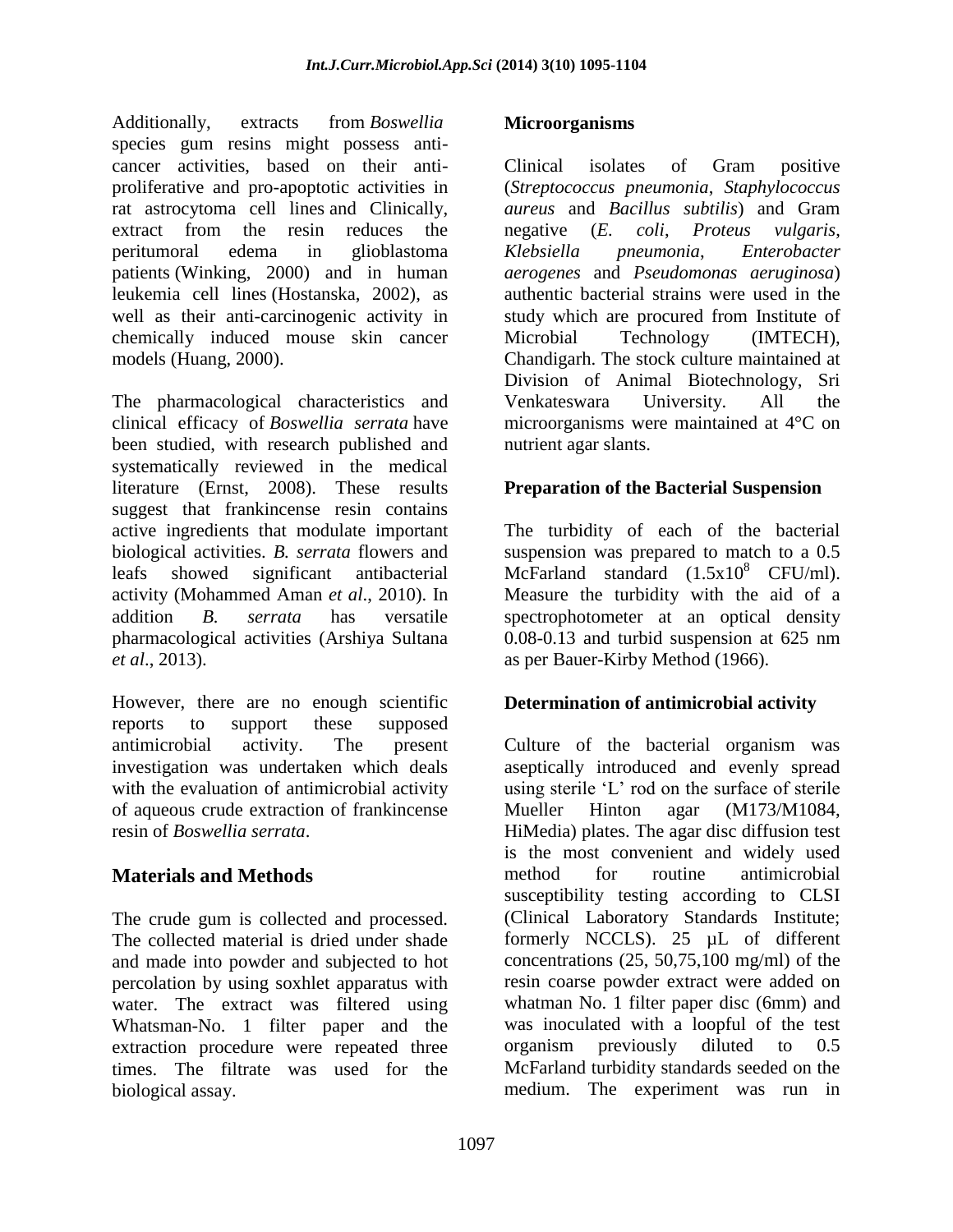triplicate for each extract and each organism tested. The plates were incubated at 37°C for 24 hours and the zones of inhibition were measured in millimeters using a calibrated instrument like zone scale (HiMedia). DMSO was used as a negative control. These inoculated tubes were then incubated Control experiments comprising inoculums without the extract were set up.

## **Determination of MIC**

The determination of the MIC was done with different dose levels of (25, 50, 75 and100 mg/ml) of extract. The procedure was repeated on all the test organisms using the standard antibiotic Ciprofloxacin (5 µg/mL Disc, Himedia, Mumbai, India).

The statistical analysis was undertaken using *t-test* in SPSS statistics software (Version 20, IBM Corporation, New York, USA), considered significant when  $p \le 0.05$ .

## **Results and Discussion**

In this study the aqueous extract of commercially available *Boswellia serrata* powder was evaluated for their antimicrobial properties. Preliminary antimicrobial screening assay of commercially available *Boswellia serrata* gave relatively wide inhibition zone against the test strains. The MIC values of both revealed similar results. Showed different activities *in vitro* against the nine tested bacteria at the concentrations 10, 25, 50, 100 mg/ml. To determine the antibacterial sensitivity of B.S Frankincense resin aqueous extracts. All the bacterial strains were compared with Ciprofloxacin under the same experimental conditions. In this study both the extract and commercial product have shown greater antimicrobial activity which may explain anonymous claim on the topical use of *Boswellia serrata* for microbial infections (Table-1). *Boswellia serrata* has much

known ethnobotanical value and has shown potent activity against the tested pathogens. Investigation in the potential discovery of new natural bioactive compounds (Graph-1).

The highest antimicrobial activity was observed on *E. coli* with zone of inhibition as 21.87±0.98 and the lowest effect was on *E. aerogenes with* a zone of inhibition of 11.67±1.00 mm. Whereas, Standard showed highest activity against *E.aerogenes* (30.27±1) and lowest activity against *S. pneumoniae* (20.07±0.74). The order of inhibitory activity of extract against different organisms is: *E. coli>S. aureus>B. subtilis>S. typhi>K. pneumoniae>S. pneumoniae*> *E. aerogenes* > *P. vulgaris*. The order of inhibitory activity of standard against different organisms are summarized as *P. vulgaris > E.coli >S. aureus> E. aerogenes> P. aureginosa> B. subtilis> K. pneumonia.* This shows that the studied *Boswellia Serrata* frankincense extract mostly exhibited bacteriostatic effects.

Extract inhibitory activity was statistically compared to the inhibitory activity of standard and observed that extract inhibitory activity on the microbes has significantly lower activity than the standard  $(P \leq 0.01$ , P≤0.001).

Minimum inhibitory concentration (MIC) is defined as the lowest concentration that will inhibit the growth of a test organism over a defined interval related to the organism's growth rate, most commonly 18-24 h (Turnidge *et al.,* 2003). The zone size is inversely proportional to the minimum inhibitory concentration (MIC). Disc diffusion test is a qualitative test method. The recommended medium for disc diffusion testing is Mueller-Hinton agar (MH; Himedia, Mumbai, India) (CLSI, 2012).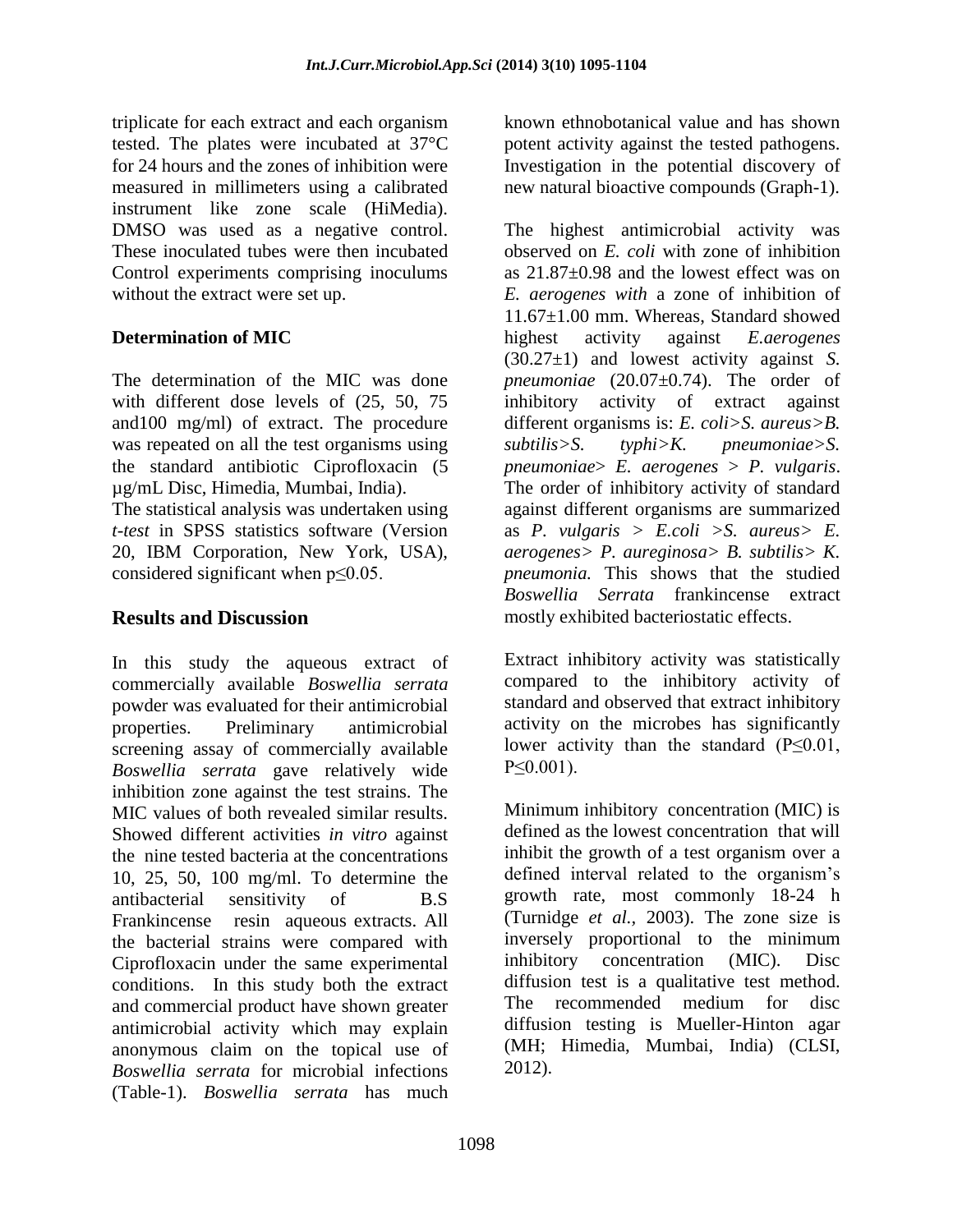



Values are the Mean  $\pm$  SD; Astringent indicate level of significance (\*\* = p $\leq 0.01$ , \*\*\* = p $\leq 0.001$ )

| S. No | <b>Test Organism</b> | $G^+/G^-$ |      | $\mathbf H$ | III     |        |
|-------|----------------------|-----------|------|-------------|---------|--------|
|       | <b>B.</b> subtilis   | $G^+$     | $++$ | $^+$        | $^{+}$  | $\ast$ |
| 2.    | S. aureus            | $G^+$     |      | ┿           | $\ast$  |        |
| 3.    | S. pneumoniae        | $G^+$     |      | ┿           |         | $\ast$ |
| 4.    | E. coli              | $G^{-}$   |      | $\ast$      |         |        |
| 5.    | K. pneumoniae        | $G^{-}$   | $++$ | $^{+}$      |         | $\ast$ |
| 6.    | P. aeruginosa        | $G^{-}$   | $++$ | $++$        | $^+$    |        |
| 7.    | E. aerogenes         | $G^{-}$   | $++$ | $++$        |         | $\ast$ |
| 8.    | P. vulgaris          | $G^{-}$   | $++$ | $^{++}$     | $^{++}$ |        |

**Table.1** Minimum Inhibitory Concentrations (MIC)

I =  $25$ mg/ml; II =  $50$  mg/ml; III =  $75$  mg/ml; IV =  $100$  mg /ml,\*= $MIC$ , - =  $No$  growth,  $+$  = Moderate growth,  $++$  =Dense growth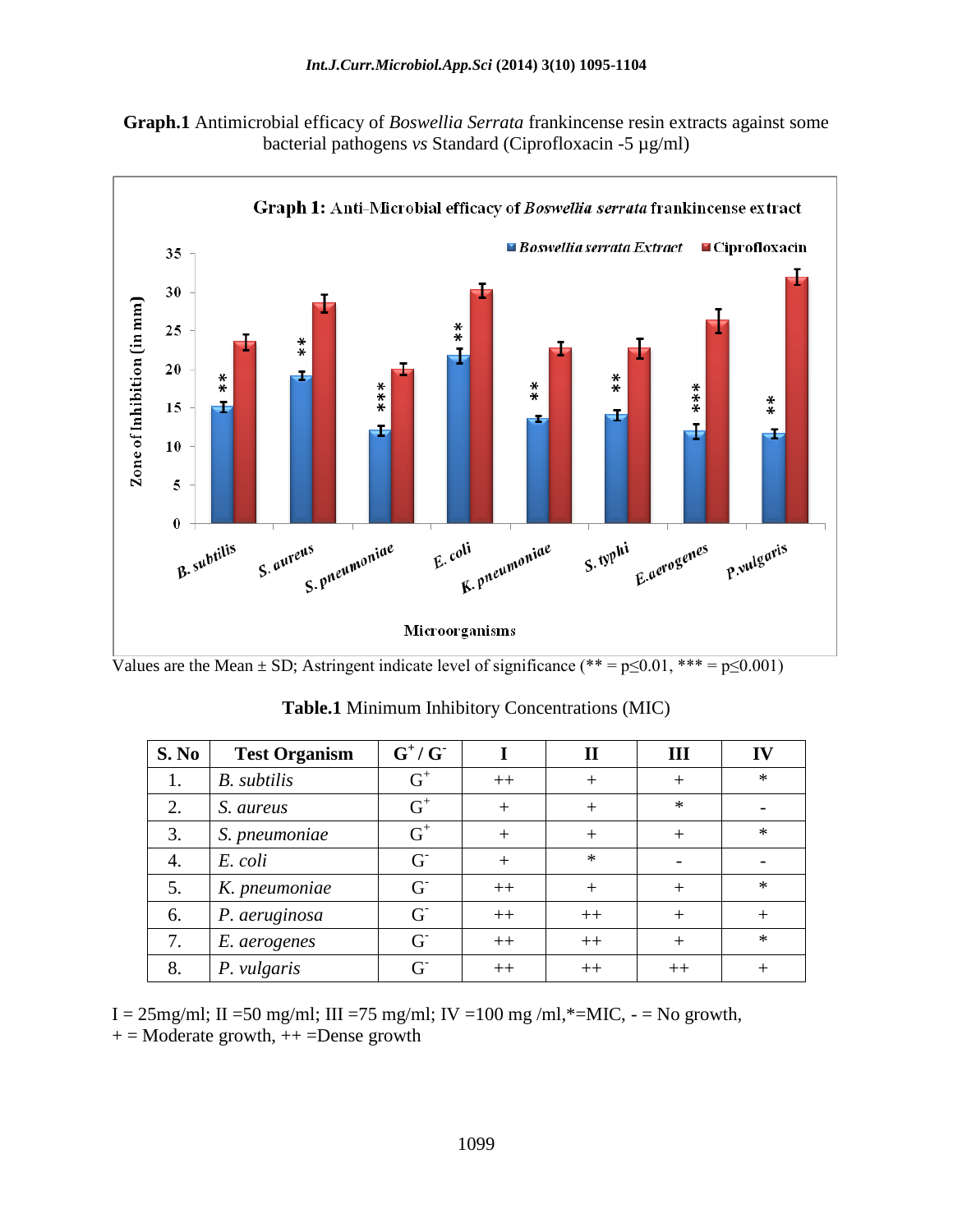This medium demonstrates good batch-tobatch reproducibility, and supports the growth of most non fastidious bacterial pathogens (Jorgensen and Turnidge, 2003). Well-variant of the diffusion method was more sensitive and best conditions for the determination of minimal inhibitory concentration (Valgas *et al*., 2007). Dimethyl sulfoxide (DMSO) used as solvent for natural as well as synthetic antibacterial compounds (Wadhwani *et al.,* 2009; Houghton and Raman, 1998).

However, exclusive focus on individual biochemical targets neglects the fact that strong synergy of multiple constituents in a crude drug may prove more potent and effective than any single purified compound, or that interactions of co-occurring phytochemicals may help nullify the toxic effects of individual constituents. So while it is important to understand the active agents within medicinal plants, it should also be with caution that we extract and use constituents in isolation.

In Conclusion, the screening of antimicrobial activity performed on aqueous fractions of 25, 50, 75, 100 mg/ml of *Boswellia serrata*, traditionally important medicinal plant proved to be a bacteriostatic agent. The current work will provide new reference data for the drug development and possesses the ability to inhibit pathogenic bacteria. Further studies should be done on fractionation and identification of bioactive constituents which are responsible for antibacterial activity.

# **References**

- Archana S. and Abraham J. (2011). Journal of Applied Pharmaceutical Science. 1(8): 149-152
- Arshiya Sultana, Khaleeq Ur Rahman, A.R. Padmaja and Shafeeq Ur Rahman

(2013). *Boswellia serrata* Roxb. A Traditional Herb with Versatile Pharmacological Activity: A Review. *IJPSR* 4(6): 2106-2117.

- Banno N, Akihisa T, Yasukawa K, Tokuda H, Tabata K, Nakamura Y, Nishimura R, Kimura Y, Suzuki T (2006): Antiinflammatory activities of the triterpene acids from the resin of *Boswellia carteri*. *J Ethnopharmacol.* 107:249-253.
- Bauer, Kirby, Sherris and Turck, (1966), Antibiotic susceptibility testing by standard single disc diffusion method Am. J. Clin. Path., 45: 493.
- Chevrier MR, Ryan AE, Lee DY, Zhongze M, Wu-Yan Z, Via CS (2005). *Boswellia carterii* extract inhibits TH1 cytokines and promotes TH2 cytokines *in vitro*. *Clin Diag Lab Immunol*, 12:575-580.
- CLSI (Clinical and Laboratory Standards Institute). (2012). Performance standards for antimicrobial susceptibility testing. National Committee for Clinical Laboratory Standards, Wayne, Pa.
- Cowan M. (1999). Plant products as antimicrobial agents. Clinical Microbiology Reviews, 12(4):564- 582.
- Ernst E. (2008). Frankincense: systematic review. *BMJ.* ;337:a2813.
- Gibbons S. (2008). Phytochemicals for bacterial resistance - Strengths, weaknesses and opportunities. *Planta Medica 74, 594–602.*
- Hostanska K, Daum G, Saller R (2002). Cytostatic and apoptosisinducing activity of boswellic acids toward malignant cell lines *in vitro*. *Anticancer Res* 22:2853-2862.
- Houghton P and Raman A. (1998). Laboratory handbook for the fractionation of natural extracts. Chapman and Hall. 1-199.